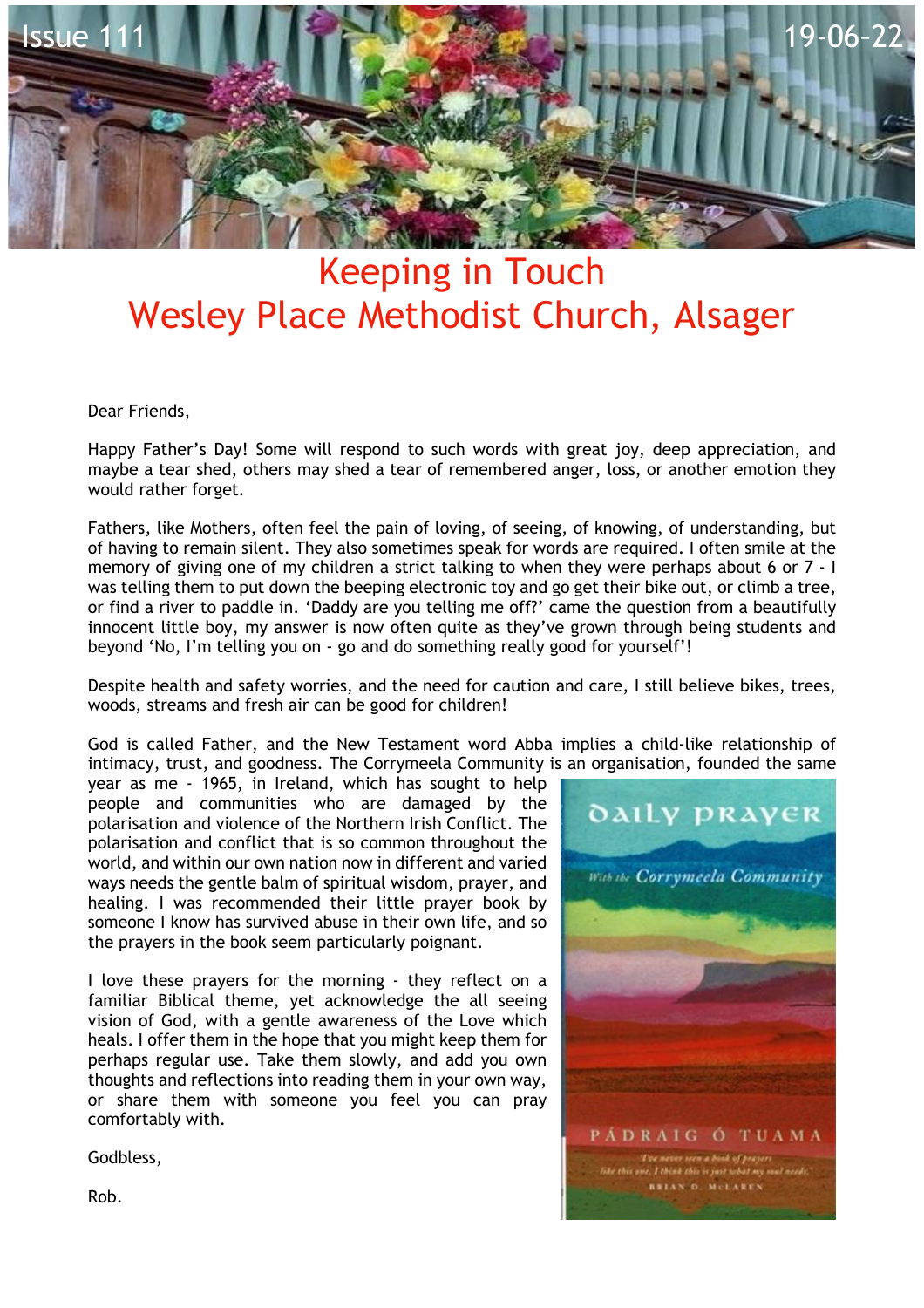#### **A liturgy of the morning**

On the first morning God said: 'Let there be birds.' And God separated voice from voice; and in some voices, God put a song, and the song sang to the land, and to the light, and to the light on the land, and when the people heard it, the morning had begun. The first morning. **And God said that it was Good.**

And on the second morning God said: 'There will be dreams from the night that will need the light of the morning.' And so God put wisdom in the early hours. The second morning. **And God said that it was Good.**

And on the third morning, God said: 'Let there be a certain kind of light that can only be seen in the morning.' And God created gold, and dew, and horizons, and hills in the distance, and faces that look different in the light of the morning, and things that look different in the light of the morning. The third morning.

**And God said that it was Good.**

And on the fourth morning, God said: 'Sometimes the day will be long. Let there be a warmth in the morning, let people sleep for some mornings, and let the rest of the morning be good. The fourth morning.

**And God said that it was Good.**

And on the fifth morning, God said: 'There will be people who will rise early every morning, whose day will begin in the night, by the light of moon and stars; they will see the sun rise, these early risers. And God put a softness at the heart of the dawn. The fifth night. **And God said that it was Good.**

And on the sixth morning, God listened. And there were people working, and people struggling to get out of bed, and there were people making love and people making sandwiches. There were people dreading the day, and people glad that the night was over. And God hoped that they'd survive. And God shone light, and made clouds, and rain, and rainbows, and toast, and coffee, places to love the light and places to hide from the light. Small corners to accompany the lonely, the joyous, the needy and the needed. The sixth morning. **And God said that it was Good.**

And on the last morning, God rested. And the rest was good. The rest was very good. **And God said that it was very Good.**

PS Next week is our General Church Meeting, we'll be doing the business of the church, as well as our worship together, wound together as we did a few years ago, and it seemed to be appreciated. We also welcome our own little runaround of joy, Jasmin by baptism - she usually gives the candle out, next week she'll get one all of her own!

Message from the Tyrell Family - Jasmin is being Baptised next week and we would love as many as possible to stay for a buffet lunch at the end of the service. All are invited.

Sunday 26th June at Wesley Place 10.30am

**Baptism of Jasmin General Church Meeting** Please stay for Buffet Lunch at the end of the service

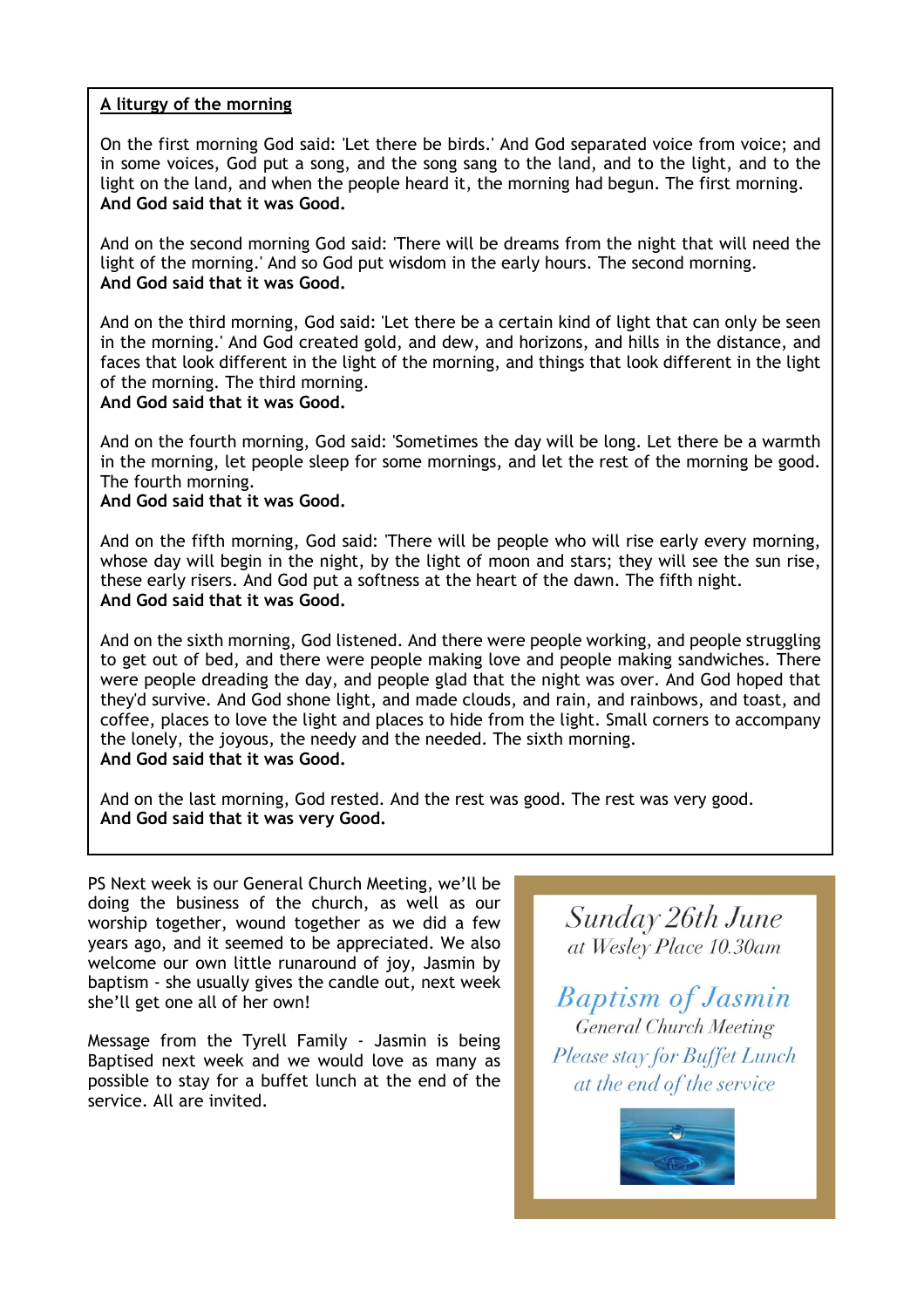| Sunday    | <b>Time</b> | <b>Worship</b>                                       |
|-----------|-------------|------------------------------------------------------|
| 19th June | 10.30       | Local Arrangement                                    |
| 26th June | 10.30       | Led by Rev Rob Hilton                                |
| 3rd July  | 10.30       | Led by Rev Sarah Butcher<br>Including Holy Communion |
| 10th July | Youtube     | Led by Daniel Keen                                   |

#### **MONDAY AFTERNOONS @ WESLEY PLACE**

Please join us on Monday Afternoon 2pm-4pm for Board Games, tea/coffee,biscuits and chat.

Looking forward to seeing you

#### **CHURCH FAMILY CELEBRATION**

Christianne & Peter invite you all to an Open house with Tea/Coffee and gateaux from 10am to 1pm on Thursday 30th June to celebrate a Golden Wedding and an 80th Birthday. Please, no presents but a donation can be made to Wesley Place if you wish.

Address: 20 Dunham Close, ST7 2XR

# **Contemporary Praise and Worship** Service with Worship band

22222222

### **Sundays at 4pm**

3rd July at Wheelock New Horizons 31st July at Haslington Methodist Church 21st August at Sandbach Wesley Centre

Everyone welcome for a time of lively Worship

CALCARACTER

**WEDNESDAY MORNINGS @WESLEY PLACE PLEASE NOTE NEW TIMINGS FOR WEDNESDAY MORNINGS** Church open 11am-1pm Please join us next Wednesday at 11. 30am for a short, informal service this week led by Rev'd Jim Needham. There will be tea/coffee and biscuits and, of course, chat afterwards. BYO Lunch if you would like. Please join us. We'd love to see you.

**Ken, Margaret and the family** wish to thank everyone for their kind expressions of sympathy and the cards received in connection with the death of Ken's son Ian. Special thanks also for those who were able to offer their support by joining us at the service.

#### **Action for children**

Val Carron will be gathering collection boxes during July.

#### **Meter of coins**

化分子分子分子分子分子

It's that time of year to collect together all your spare change. Meter of coins will take place 31st July. Please dig deep for this worthwhile cause.

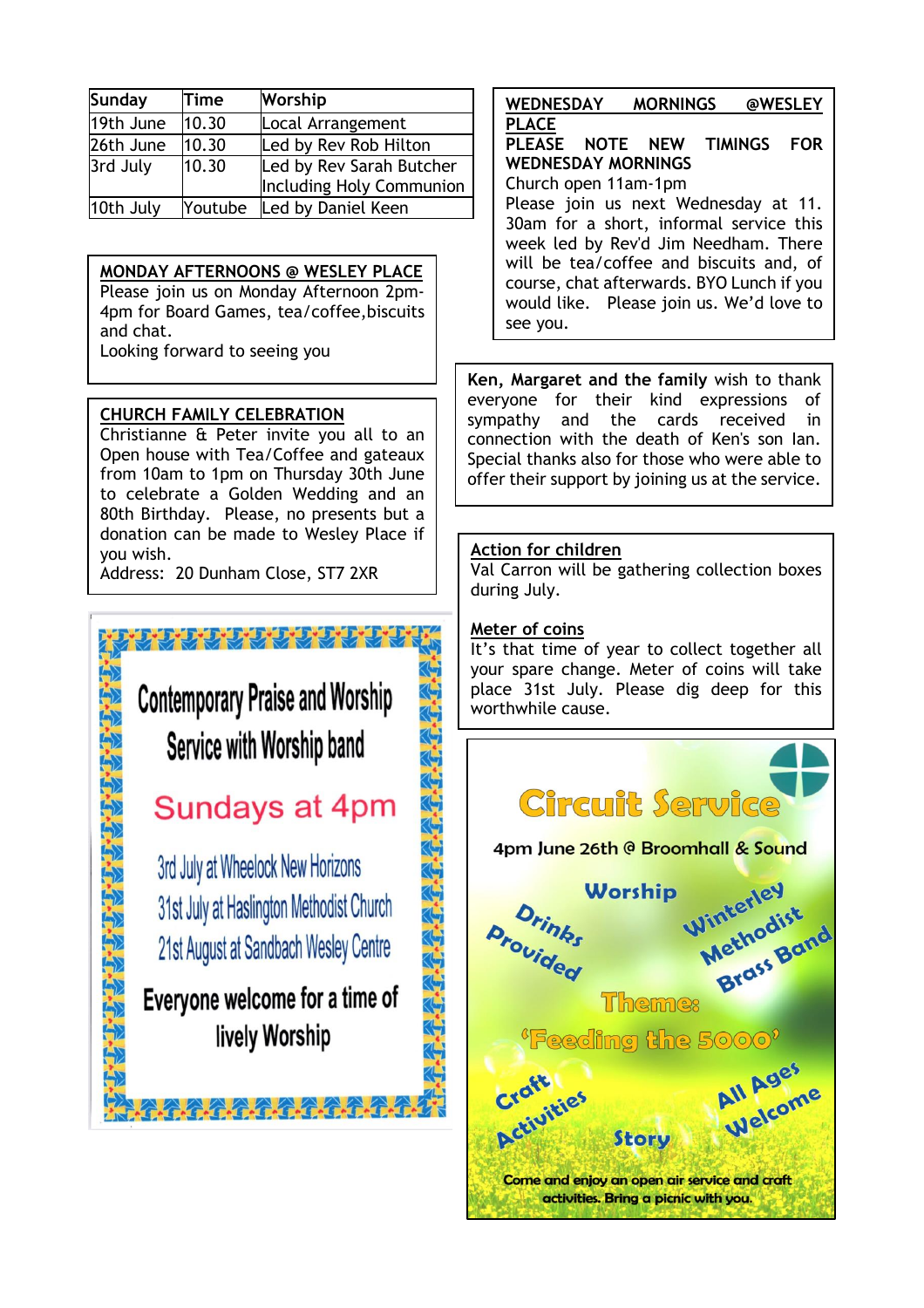#### **Sing Along**

Harriet has suggested some hymns for the week

At the Name of Jesus <https://youtu.be/OI2rKRCWmOU>

Alleluia! Sing to Jesus <https://youtu.be/UJDWFYIkBns>

#### **Bible Society**

#### **Rooted Juniors**

The Bible Society has Rooted Juniors for 7-11 year olds. Each child who becomes a member receives a Welcome Box with various stories activities etc. These can be seen on a video at biblesociety.org.uk/rooted juniors.

#### **Ukraine**

Bible Society team members in Ukraine have continued their mission in the midst of war. They have been delivering food and humanitarian aid as well as bibles in the devastated towns just outside Kyiv. They drove through the woods over rugged terrain as the bridges and roads have been bombed and say "The conditions are worse than shown on  $t/v''$  In the UK they are providing trauma heeling resources for refugees. For more go to biblesociety,org,uk

#### **Joyful, joyful, we adore Thee**

Joyful, joyful, we adore Thee God of glory, Lord of love Hearts unfold like flowers before Thee Opening to the sun above Melt the clouds of sin and sadness Drive the dark of doubt away Giver of immortal gladness Fill us with the light of day

All Thy works with joy surround Thee Earth and heaven reflect Thy rays Stars and angels sing around Thee Center of unbroken praise Field and forest, vale and mountain Flowery meadow, flashing sea Singing bird and flowing fountain Call us to rejoice in Thee

Thou art giving and forgiving Ever blessing, ever blest Wellspring of the joy of living Ocean depth of happy rest! Thou our father, Christ our brother All who live in love are thine Teach us how to love each other Lift us to the joy divine.

Mortals, join the happy chorus Which the morning stars began Father love is reigning o'еr us Brother love binds man to man Ever singing, march wе onward Victors in the midst of strife Joyful music leads us sunward In the triumph song of life Thou our father, Christ our brother All who live in love are thine Teach us how to love each other Lift us to the joy divine.

Sing Along <https://youtu.be/eMY3ivdNzwE>

#### **Just a thought**

## Is prayer your steering wheel or your spare tyre